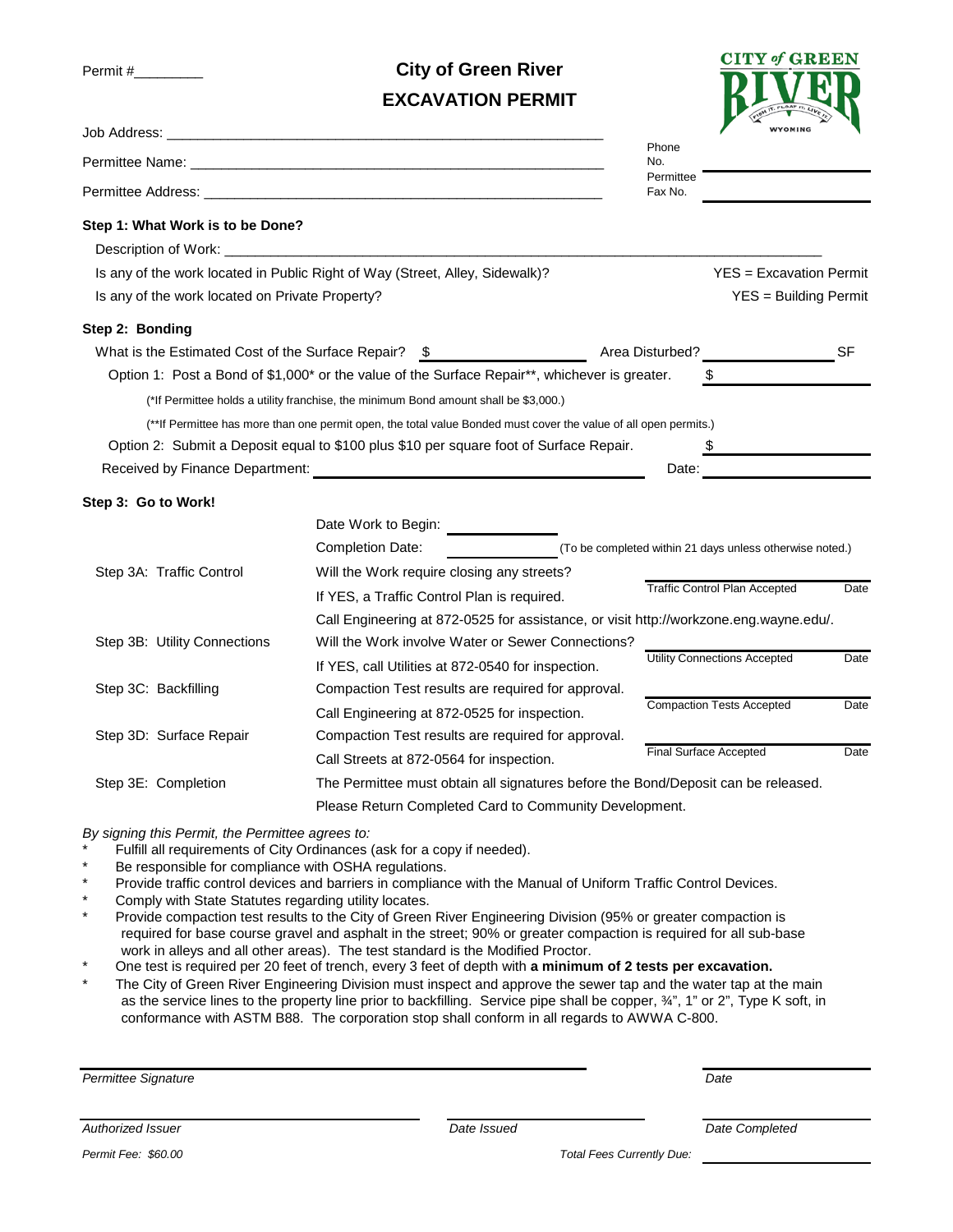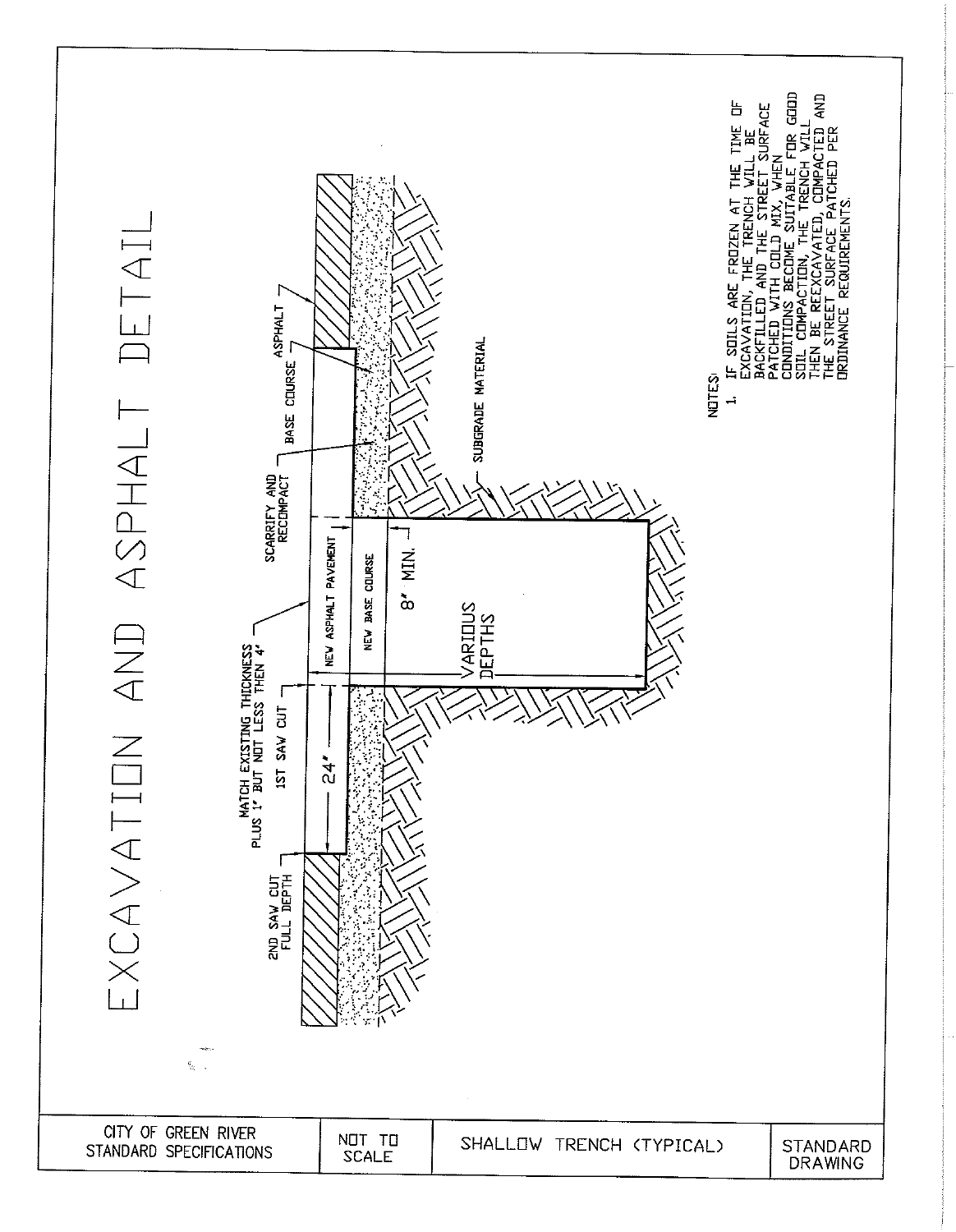## Chapter 22

# STREETS, SIDEWALKS AND OTHER PUBLIC PLACES\*

| Art. I.   | In General, §§ 22-1-22-15              |  |
|-----------|----------------------------------------|--|
| Art. II.  | Numbering of Buildings, §§ 22-16-22-30 |  |
| Art. III. | Excavations, §§ 22-31-22-65            |  |
| Art. IV.  | Railroad Crossings, §§ 22-66-22-80     |  |
| Art. V.   | Reserved                               |  |

# **ARTICLE I. IN GENERAL**

### Sec. 22-1. Obstructions.

It shall be unlawful for any person to make any excavation or dig any ditch in any paved, oiled, graveled, improved or unimproved right-of-way dedicated for street or alley purposes in the city without first obtaining an excavation permit from the community development department.

(Ord. No. 6, Art. 1, § 13, 8-12-1891; Ord. No. 04-13, § 1, 12-21-04)

Cross references—Interfering with pedestrian traffic, § 18-3; obstruction of streets and sidewalks with motor vehicles, § 24-22.

# Sec. 22-2. Public works standards.

(a) Adoption of standards. Except as otherwise provided by this section, all of the current Wyoming Public Works Standard Specifications, and all subsequent amendments and editions are

State law references—Power to regulate, etc., streets, sidewalks, cemeteries and other public grounds, W.S. 1977, 15-1-103( $a(x)$ ; power to levy and collect special assessments against persons or property to the extent allowed by the constitution and the law, W.S. 1977, 15-1-103(a)(viii); local improvements, W.S. 1977, 15-6-101 et seq.; public improvements, W.S. 1977, 15-7-101 et seq.

<sup>\*</sup>Cross references—Any ordinance establishing, naming, relocating, or vacating any street, alley or other public place saved from repeal,  $§$  1-5(4); tree advisory board, § 2-91 et seq.; placing handbills on vehicles, § 3-21; distribution of handbills restricted in public places,  $\S$  3-22; public intoxication,  $\S$  4-1; drinking and possession of opened containers for alcoholic beverages prohibited in public.  $§$  4-2; dogs running at large prohibited,  $§$  6-21; buildings and building regulations, Ch. 7; cemeteries, Ch. 8; mobile homes and recreational coaches, Ch. 16; spitting on sidewalks, § 18-1; curfew for minors, § 18-101 et seq.; parks and recreation, Ch. 19; peddlers and solicitors, Ch. 20; planning, Ch. 21; traffic and motor vehicles, Ch. 24; utilities, Ch. 25; zoning, App. B; subdivisions, App. C; franchises, App. D.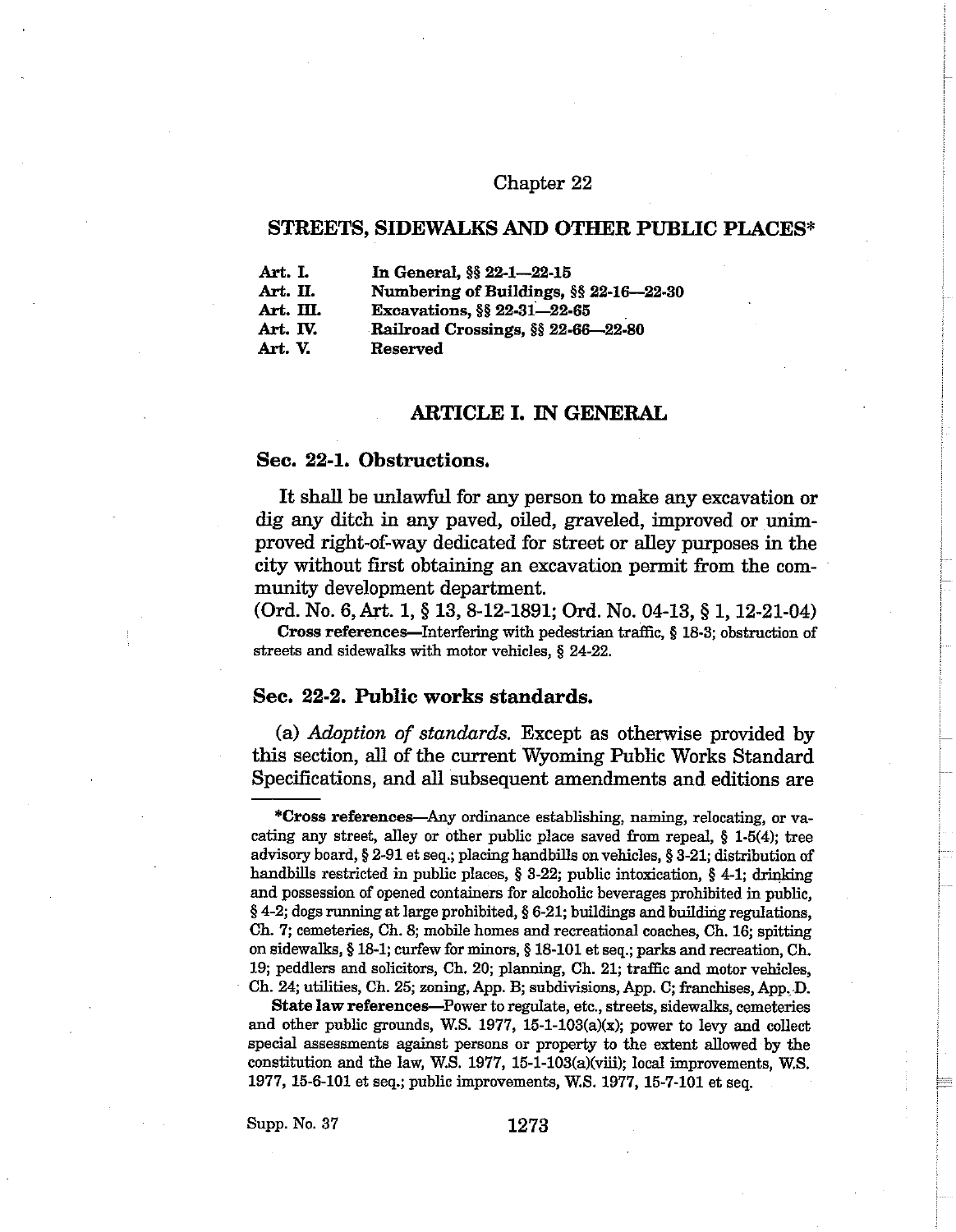hereby adopted by this reference as if fully set forth herein, as the standards under which all public improvements within the city shall be constructed or made, from and after the effective date of this section.

(b) Exceptions. Where special conditions exist in specific projects, or where it is deemed to be in the best interests of the city, the director of public works and the city engineer or his representative may authorize amendments to, exceptions from, or modifications to these specifications for the specific project. Such amendments, exceptions, or modifications shall be contained in the special provisions or supplementary specifications to the project's contractual documents.

(c) Violations; penalties. Any person, firm or corporation violating any of the provisions of these standards is guilty of a misdemeanor, and each person is guilty of a separate offense for each and every day or portion thereof during which any violation of any of the provisions of these standards is committed, continued or permitted.

(d) City capital improvement projects shall comply with the specifications of this section, however, an excavation permit shall not be required.

(Ord. No. 84-33, §§ 1—3, 8-7-84; Ord. No. 04-13, § 2, 12-21-04)

Editor's note-At the discretion of the editor, §§ 1-3 of Ord. No. 84-33, adopted Aug. 7, 1984, have been included as § 22-2.

# Secs. 22-3-22-15. Reserved.

# **ARTICLE II. NUMBERING OF BUILDINGS\***

# Sec. 22-16. Required by owners.

Each and every owner of any dwelling or place of business within the city shall provide such dwelling or place of business with a street number according to the terms and provisions of this article.

(Ord. No. 144, § 1, 3-12-28)

\*Cross reference-Buildings and building regulations, Ch. 7.

State law reference-Power to require all buildings to be numbered by the owners, lessees, occupants, or agents, W.S. 1977, 15-1-103(a)(xxxiv).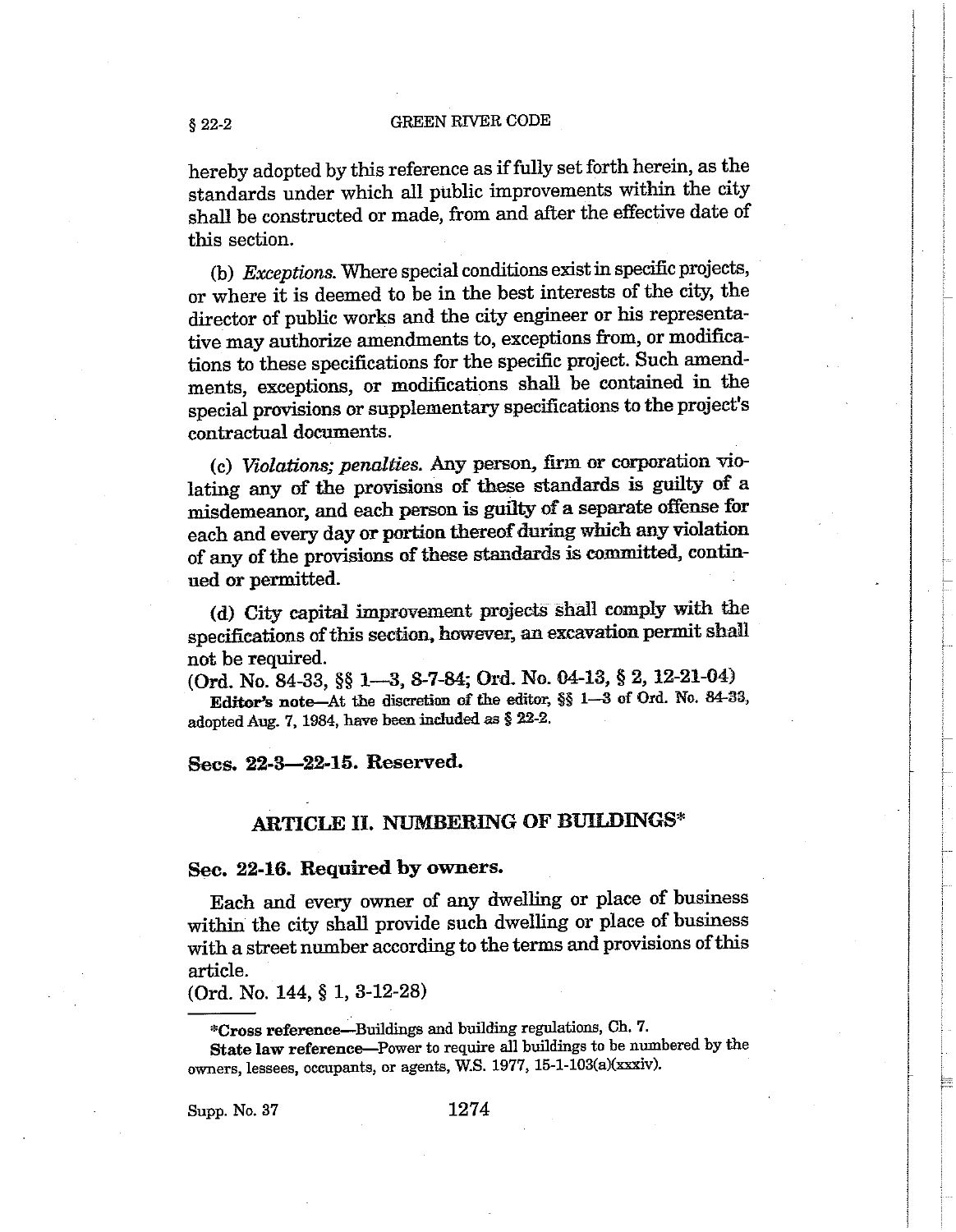# Sec. 22-17. Application for numbers for new structures.

Any person, before constructing any dwelling or place of business within the city, shall before commencing such structure make an application to the community development department for an address number for such proposed structure and the community development department shall allot an address number therefor. The allotted address number shall be attached within ten (10) days after completion of the dwelling or place of business, in the manner provided herein. In allotting and designating address numbers for all dwellings and places of business. hereunder, the community development department shall allot such numbers as shall most nearly express the location of the structure on the street and in the block where the same is situated.

(Ord. No. 144, § 5, 3-12-28; Ord. No. 04-13, § 3, 12-21-04)

# Sec. 22-18. Assignment of address numbers by community development department.

The community development department shall assign to each and every dwelling and place of business within the city an address number determined according to the provisions of this article, and the community development department shall notify each and every owner of any such dwelling or place of business of the address number so assigned to such dwelling or place of business. In the event of an incorrect address, the community development director may assign a correct address.

(Ord. No. 144, § 2, 3-12-28; Ord. No. 04-13, § 4, 12-21-04)

### Sec. 22-19. Placement and size of address numbers.

Every owner of any dwelling or place of business within the city shall place upon such dwelling or place of business owned by him the address number of such dwelling or place of business assigned by the community development department. Such address number shall be placed upon the dwelling or place of business so that the same shall at all times be clearly visible from the street upon which such dwelling or place of business fronts.

Supp. No. 37

1275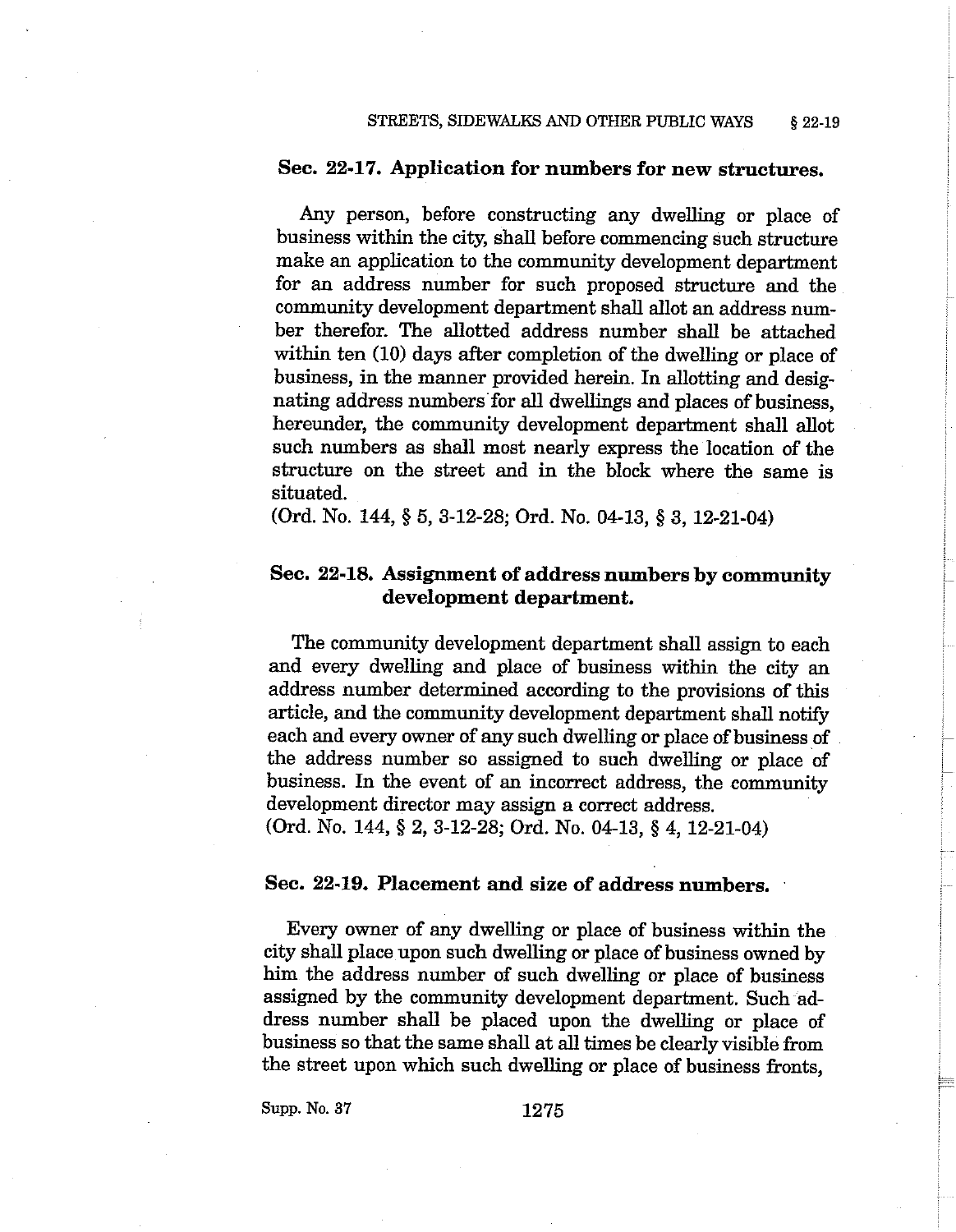and shall be of such characters as are plainly distinguishable from such street, and such characters shall not be less than two (2) inches in width and not less than three (3) inches in height. (Ord. No. 144, § 3, 3-12-28; Ord. No. 04-13, § 5, 12-21-04)

# Sec. 22-20. Address numbering system.

In assigning address numbers to all places of business and dwellings in the city, the community development department shall first allot one hundred (100) numbers per block and shall begin such numbering at Center Street as to all dwellings and places of business fronting on streets running northwest and southeast, and shall begin such numbering at Railroad Street as to all dwellings and places of business fronting on streets running northeast and southwest. Furthermore, such numbers shall be so allotted that upon streets running southeast from Center Street the odd numbers shall be the southwest side of the street and the even numbers on the northeast side of the street, and upon all streets running southwest from Railroad Street, the odd numbers shall be on the southeast side of the street and the even numbers on the northwest side of the street; and that upon all streets running northeast from Railroad Street, the odd numbers shall be on the northwest side of the street, and the even numbers shall be on the southeast side of such street.

(Ord. No. 144, § 4, 3-12-28; Ord. No. 04-13, § 6, 12-21-04)

Secs. 22-21-22-30. Reserved.

# **ARTICLE III. EXCAVATIONS\***

## Sec. 22-31. Definitions.

For the purpose of this article, the following words and phrases shall have the meanings respectively ascribed to them by this section:

City clerk means the city clerk of Green River or his authorized representative.

Supp. No. 37

 $§ 22-19$ 

<sup>\*</sup>Editor's note-Section 29 of Ord. No. 1152, adopted Feb. 16, 1982, repealed Ord. No. 1049, adopted Dec. 28, 1978, from which Art. III derived. Art. III also derived from Ord. No. 1077, adopted Nov. 20, 1979. At the editor's discretion, §§ 1-27 of Ord. No. 1152 have been codified as a new Art. III.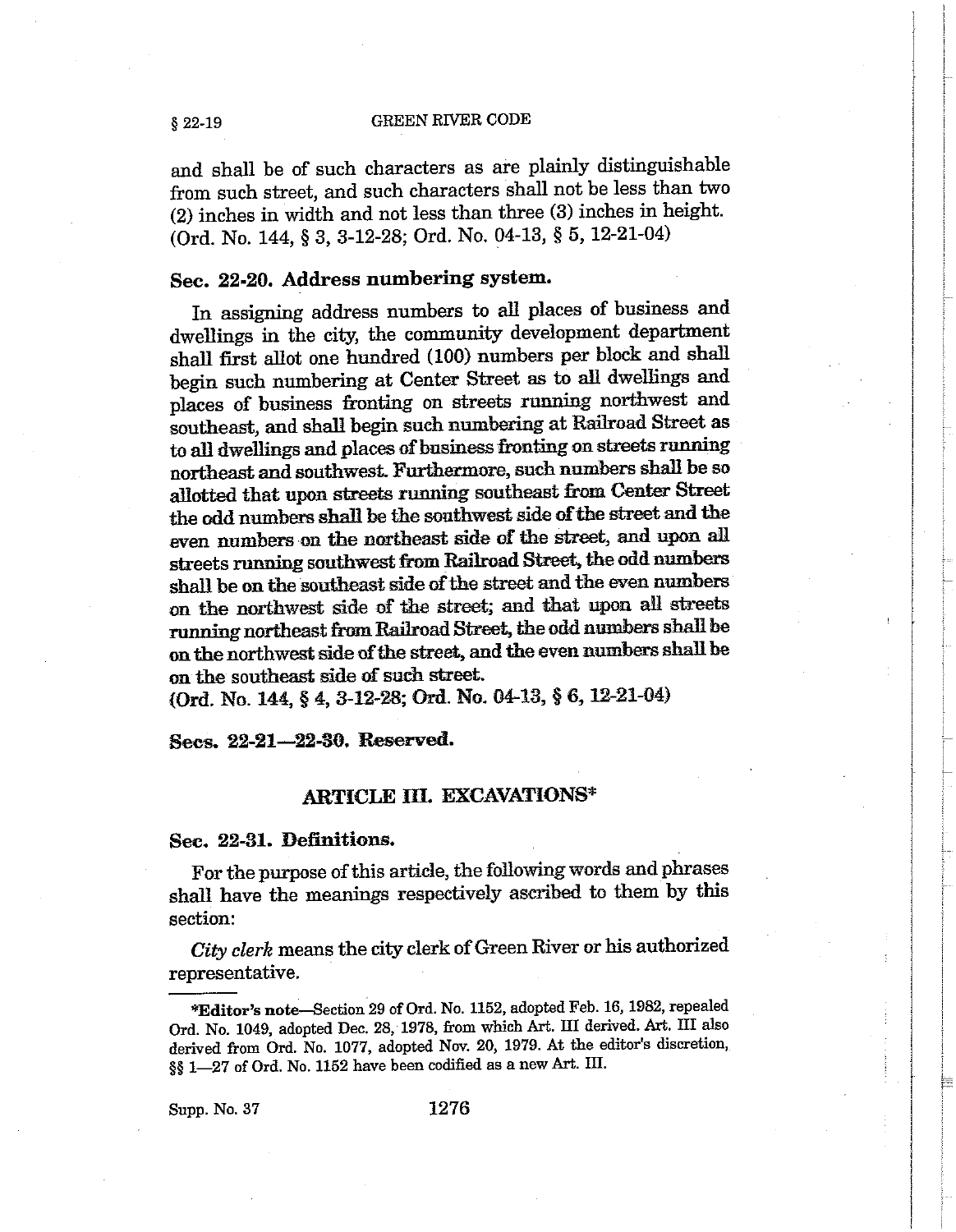Community development department means the director of the community development department, or his authorized representative.

*Excavation* means any opening in the surface of a public place made in any manner whatsoever, below the surface of a public place, the top of which is flush with the adjoining surface and is constructed as to permit frequent openings without injury or damage to the public place.

*Engineer* means the city engineer of the public works department, or his authorized representative.

*Facility* means any material, structure or object of any kind of character, whether enumerated herein or not, which is, or may be, lawfully constructed, left in place or maintained in, upon, along, across, under or over any public place.

May shall mean permissible.

Permittee shall mean the individual or firm that will perform the excavation.

*Public place* means any public dedicated right-of-way, or public dedicated drainage way.

Shall means mandatory action.

Utility shall mean any facility owned by a utility company and from time to time will refer to the company itself.

(Ord. No. 1152, § 1, 2-16-82; Ord. No. 04-13, § 7, 12-21-04)

Cross reference—Definitions and rules of construction generally, § 1-2.

## Sec. 22-32. Permit.

(a) Required. No person, firm or corporation shall make any excavation or dig any ditch in any paved, oiled, graveled, improved or unimproved right-of-way dedicated for street or alley purposes in the city unless he shall first obtain a permit therefor from the community development department.

(b) *Exceptions*. This section shall not be construed to mean that excavation permits are required for the installation of fences and utility poles, or for excavations in any easement.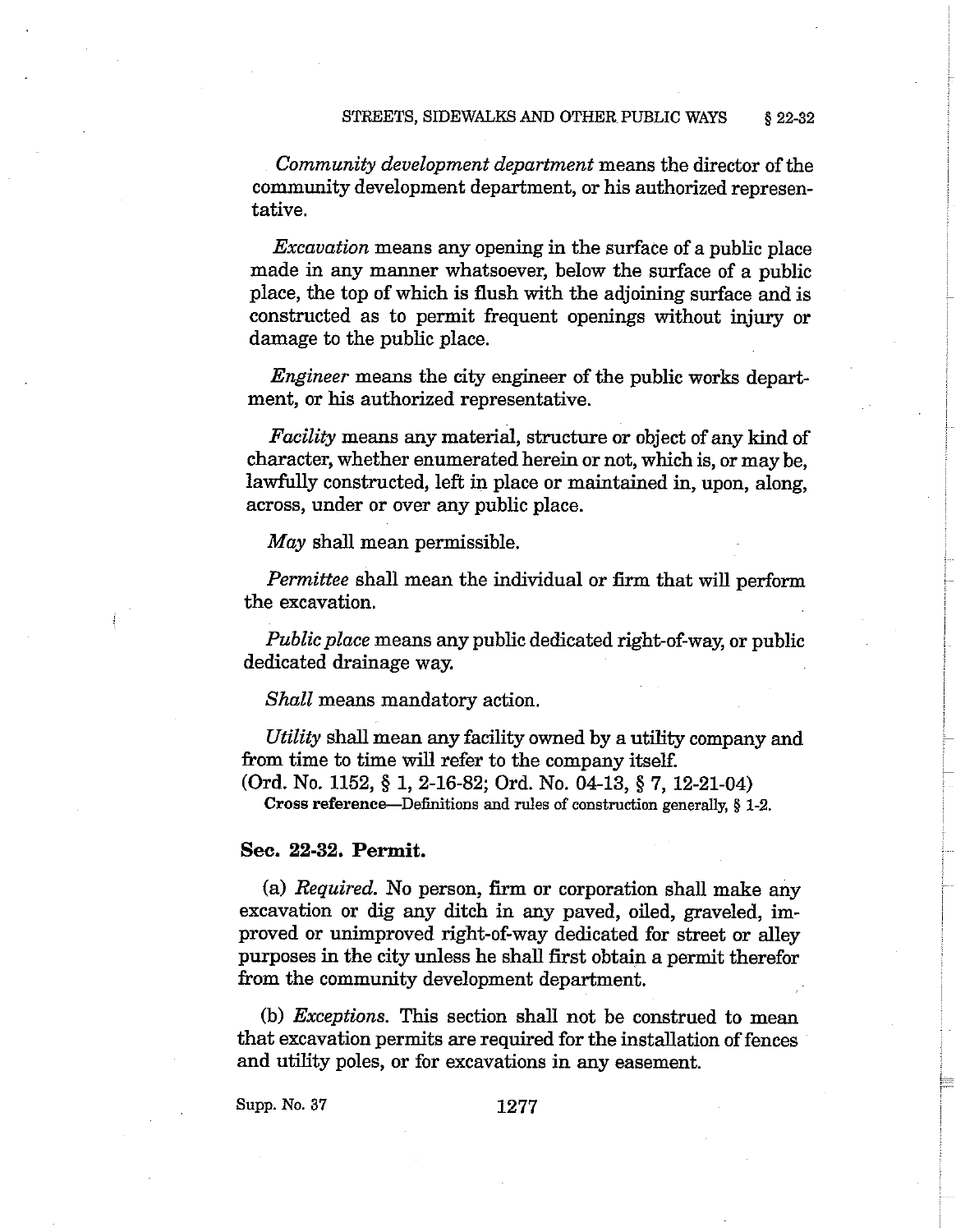(c) Application for permit. No excavation permit shall be issued by the community development department unless all information required by the permit has been supplied. The permit shall state the name, address, and principal place of business of the applicant; the purpose of the permit; the locations and dimensions of the installation or removal for which the permit is issued; the length of time which will be required to complete such work, including backfilling such excavation and removing all obstructions, material and debris. When approved, the community development department shall sign said permit. The signature shall constitute a legal permit to excavate or fill excavations within the public right-of-way.

(d) Notification of utilities. It shall remain the permittee's responsibility to notify all utilities within the area of the proposed excavation. It shall also be the permittee's responsibility to notify appropriate public agencies, including but not limited to, city police and fire department.

(e) Fees. A non-refundable fee of twenty-five dollars (\$25.00) will be charged for each permit to cover costs of administration and routine inspection. The permittee shall pay all costs associated with all compaction test as required by the conditions in section 22-51.

(Ord. No. 99-6, § 1, 9-21-99; Ord. No. 04-13, § 8, 12-21-04) Cross reference-Extra fee required for excavations in recently constructed or resurfaced streets,  $§$  22-45(a).

### Sec. 22-33. Bonding.

(a) Any person, firm or corporation holding a utility franchise for water, sewer, telephone, electricity, gas, or television license or cables shall post an annual bond in the amount of three thousand dollars (\$3,000.00) with the finance director, payable to the city. In the event that the estimated cost of surface repair for any proposed excavation exceeds the bonded amount, or if two (2) or more excavations are in progress simultaneously and their combined estimated surface repair costs exceed the bonded amount, an additional bond must be posted to make up the difference between the estimated cost and the annual bond.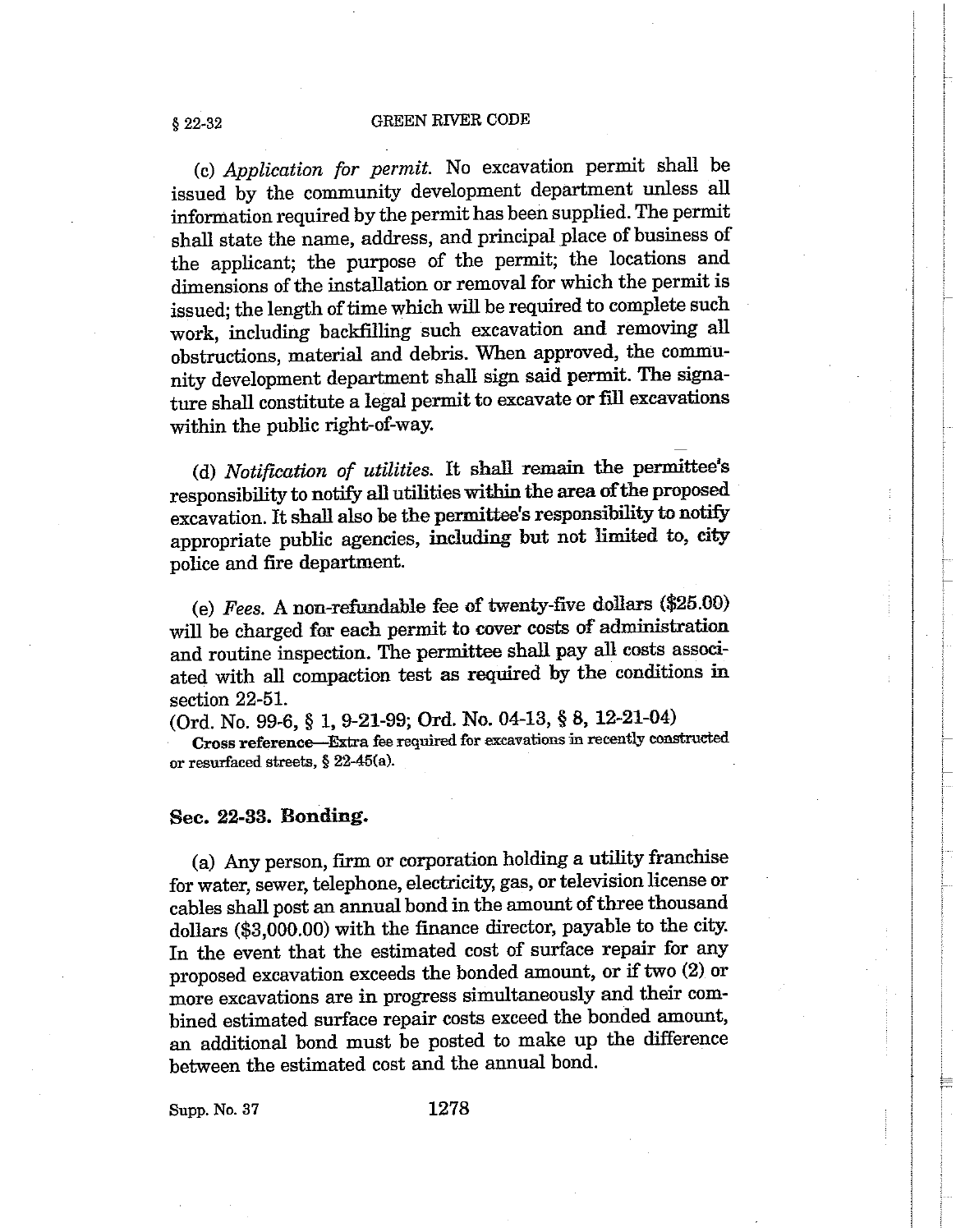#### STREETS, SIDEWALKS AND OTHER PUBLIC WAYS  $$22-34$

(b) Except as described in subsection (a) above, the permittee shall be required to post an annual bond in the amount of one thousand dollars (\$1,000.00) with the finance director payable to the city. In the event that the estimated cost of surface repair for any proposed excavation exceeds the bonded amount, or if two (2) or more excavation exceeds the bonded amount, or if two (2) or more excavations are in progress simultaneously and their combined estimated surface repair costs exceed the bonded amount. an additional bond must be posted to make up the difference between the estimated cost and the annual bond.

(c) Except as described in subsections (a) and (b) above, the permittee shall have the option to submit a deposit with the city for each permit issued in lieu of the annual bond. The amount of the deposit shall be one hundred dollars (\$100.00), plus ten dollars (\$10.00) per square foot of surface repair as estimated by the requirements herein. The deposit shall be in the form of a cashier's check, certified check or other means as approved by the community development department. Upon satisfactory completion and acceptance of the work, the deposit shall be returned in full to the permittee. The bond will be forfeited in the event the permittee does not complete the work.

(d) Should the permittee fail to abide by this section, the city shall cause such work to be accomplished correctly. Upon completion of said work, the community development department shall recommend that the permittee's bond or deposit be called in order to indemnify the city for costs incurred.

(Ord. No. 1152, § 6, 2-16-82; Ord. No. 95-2, § 4, 3-7-95; Ord. No. 99-6, § 2, 9-21-99; Ord. No. 04-13, § 9, 12-21-04)

Cross reference—Franchises, App. D.

### Sec. 22-34. Barriers and warning devices for safety.

It shall be the responsibility of the permittee to place and maintain such barriers and warning devices as may be necessary for safety. Such barriers and warning devices shall be designed and placed in accordance with the manual on uniform trafficcontrol devices. Warning lights shall be used from sunset of each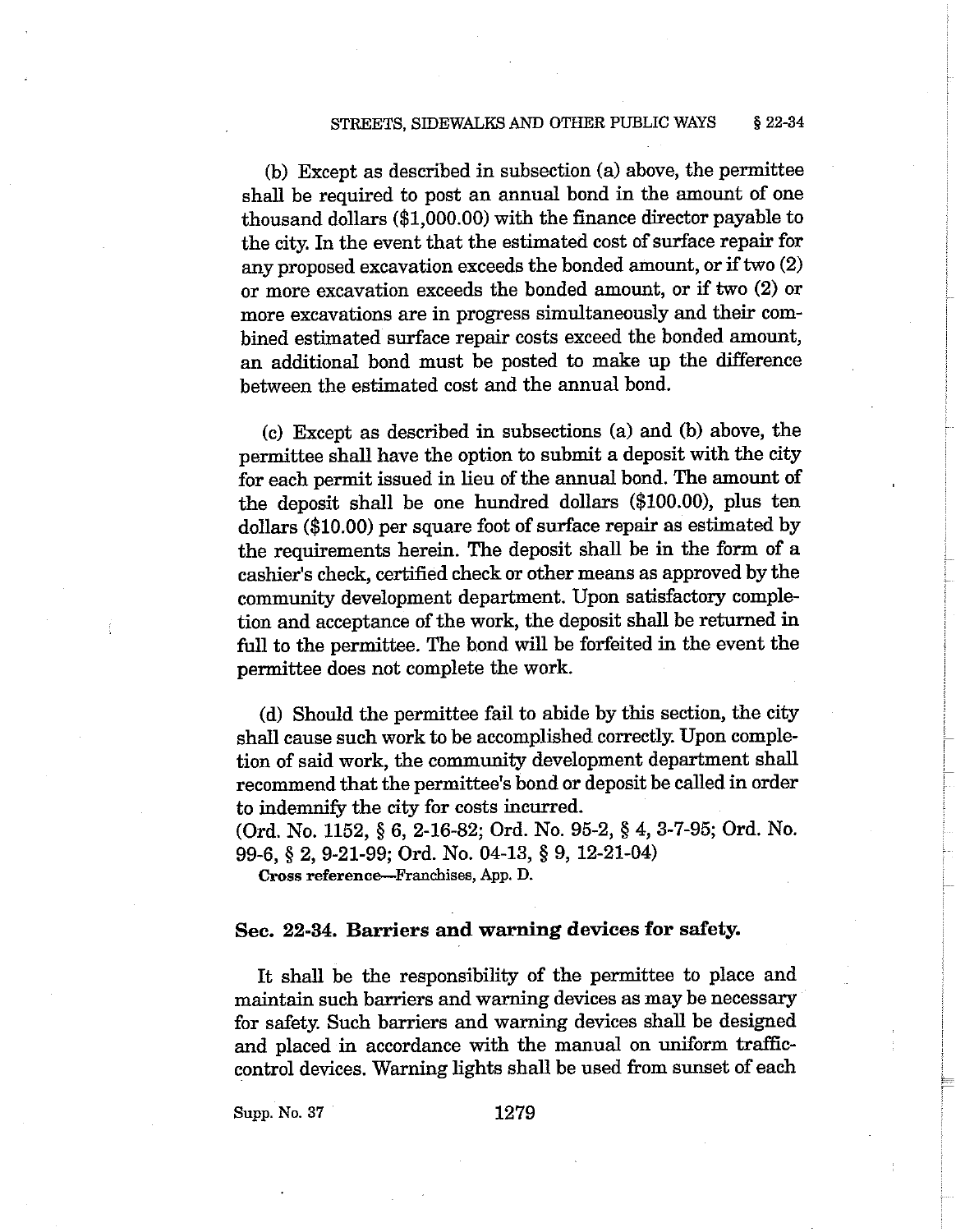day to sunrise of the following day and shall emit light of sufficient intensity and frequency to be visible at a reasonably safe distance for safety.

(Ord. No. 1152, § 8, 2-16-82)

 $$22-34$ 

Cross reference-Hazardous openings along public ways, unlawful, § 18-64.

# Sec. 22-35. Crossings and passageways for pedestrians and vehicles.

The permittee shall maintain safe crossings for two (2) lanes of vehicle traffic and for pedestrian traffic when possible. If an excavation is made across any street, alley or sidewalk, at least one safe crossing shall be maintained for vehicle and pedestrian traffic, unless specific approval in writing is granted by the community development department.

(Ord. No. 1152, § 9, 2-16-82; Ord. No. 04-13, § 10, 12-21-04)

# Sec. 22-36. Routing of traffic; closing of streets.

A permittee under this article shall take appropriate measures to assure that, during performance of the excavation work, traffic conditions as near normal as practical shall be maintained at all times so as to cause as little inconvenience as possible to the occupants of the abutting property and to the general public. The community development department or appropriate agency may permit the closing of streets and alleys to all traffic for a period of time prescribed by him if, in his opinion, it is necessary. If traffic control is necessary, a traffic control plan must be submitted when application is made and approved prior to the issuance of the excavation permit.

(Ord. No. 1152, § 10, 2-16-82; Ord. No. 04-13, § 11, 12-21-04)

# Sec. 22-37. Emergency excavations.

Nothing in this article shall be construed to prevent the making of such excavations as may be necessary for the provision of life or property or for the location of trouble or for making emergency repairs, provided that application for permit is made to the community development department on the first working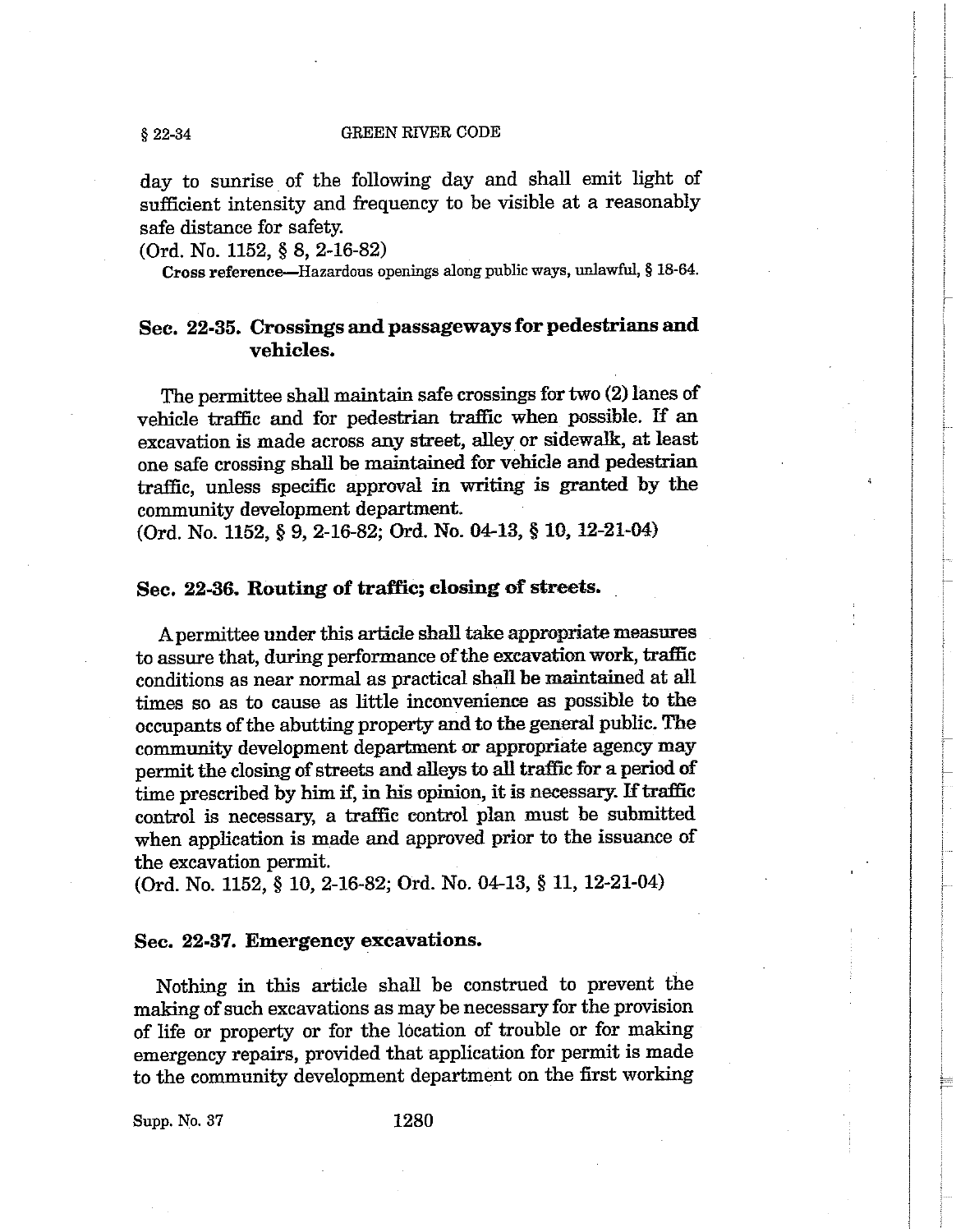day after such work is commenced. An emergency shall be defined as a loss of service, a definite possibility of personal injury or property destruction.

(Ord. No. 1152, § 11, 2-16-82; Ord. No. 04-13, § 12, 12-21-04)

# Sec. 22-38. Liability of municipality and municipal employees.

This article shall not be construed as imposing upon the municipality or any official or employee thereof, any liability or responsibility for damages to any person, injured by the performance of any excavation work for which an excavation permit is issued; nor shall the municipality or any official or employee thereof be deemed to have assumed such liability or responsibility by reason of inspections authorized under this article, the issuance of any permit or the approval of any excavation work. (Ord. No. 1152,  $\S$  12, 2-16-82)

### Sec. 22-39. Liability of permittee.

The permittee shall be liable to correct any settlement or heave of, or other problem caused by the excavation for a period of one (1) year. Should the excavation settle or heave causing remedial work to include new surfacing material, the permittee, at his expense, shall repair or replace said damage, as determined by the community development department, within thirty (30) days after being notified by the community development department. Settlement or upheave of more than one (1) inch with respect to the surrounding surface may be considered excessive and shall cause the community development department to require remedial work to correct the same.

(Ord. No. 1152, § 13, 2-16-82; Ord. No. 95-2, § 5, 3-7-95; Ord. No.  $04-13, § 13, 12-21-04)$ 

# Sec. 22-40. Prompt completion of work and restoration required.

After an excavation is commenced, the permittee under this article shall prosecute with diligence and expedition all excavation work covered by the excavation permit and shall promptly complete such work and restore the public place to its original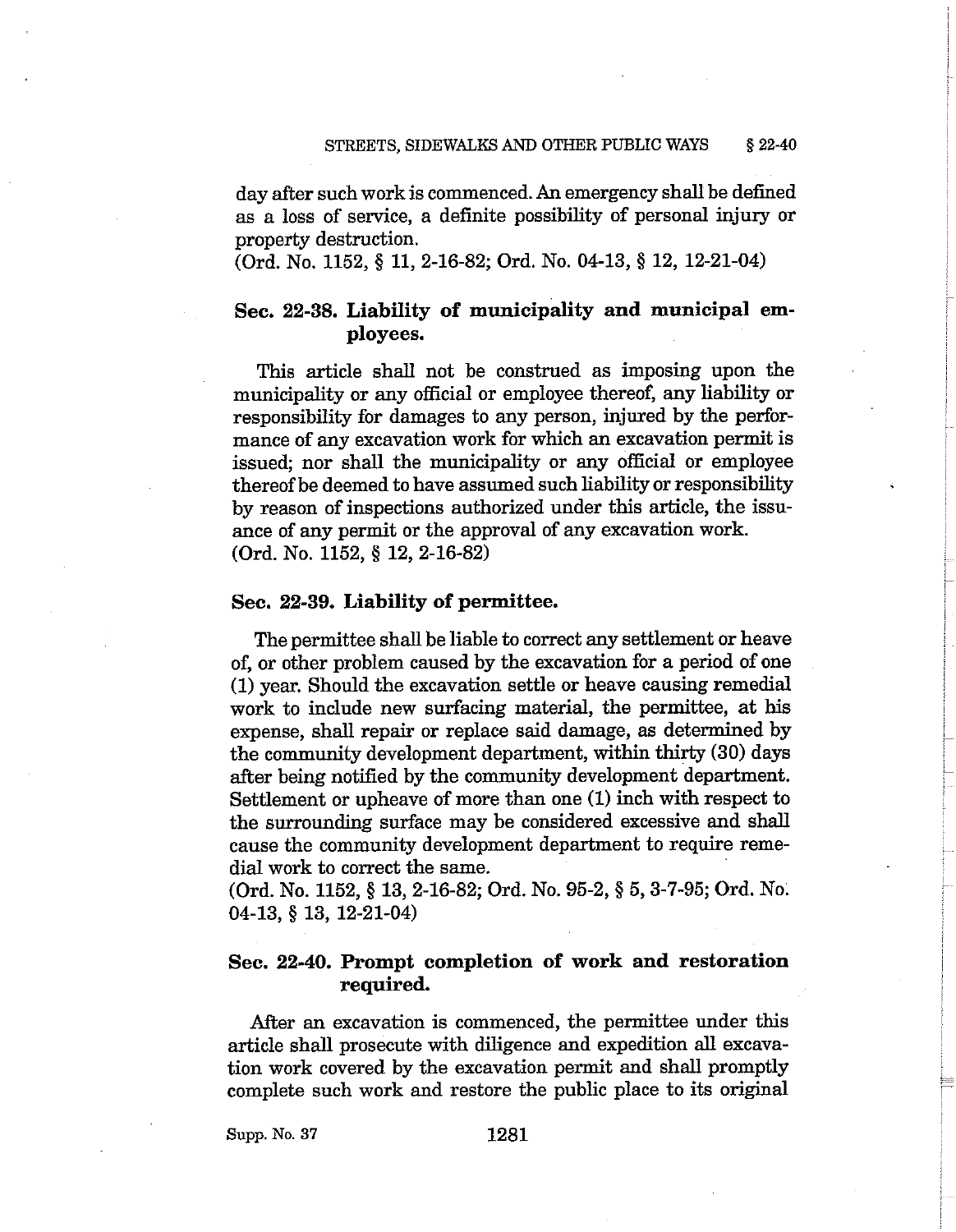condition, or as near as possible, so as not to obstruct the public place or travel thereon more than is reasonably necessary. A maximum of seven (7) days shall be allowed to complete such excavation and backfilling, unless written approval is first obtained from the community development department. Final resurfacing shall be completed within fourteen (14) days of the start of the excavation, unless written approval is obtained from the community development department. The permittee shall be responsible for maintenance of the surface of the backfill prior to resurfacing. The community development department may require temporary surfacing to be placed until the final surfacing is. placed.

(Ord. No. 1152, § 14, 2-16-82; Ord. No. 99-6, § 3, 9-21-99; Ord. No.  $04-13, § 14, 12-21-04)$ 

# Sec. 22-41. Inconvenience, annoyance, etc., to general public and occupants of neighboring property.

Each permittee under this article shall conduct and carry out excavation work in such a manner as to avoid unnecessary inconvenience and annoyance to the general public and occupants of neighboring property. In the performance of the excavation work, the permittee shall take appropriate measures to reduce to the fullest extent practical, noise, dust and unsightly debris. During the hours of 7:00 p.m. to 7:00 a.m., the permittee shall not use any tool, appliance or equipment producing noise of sufficient volume to disturb the sleep or repose of occupants of neighboring property except with written permission from the community development department, in case of emergency as otherwise provided in this article. Excavation work shall not be conducted on Sunday except with approval of the city administrator. (Ord. No. 1152, § 15, 2-16-82; Ord. No. 99-6, § 4, 9-21-99; Ord. No.  $04-13$ , § 15, 12-21-04)

Cross reference—Sounds, etc., disturbing quiet declared nuisance, § 17-3(1).

Supp. No. 37

 $$22-40$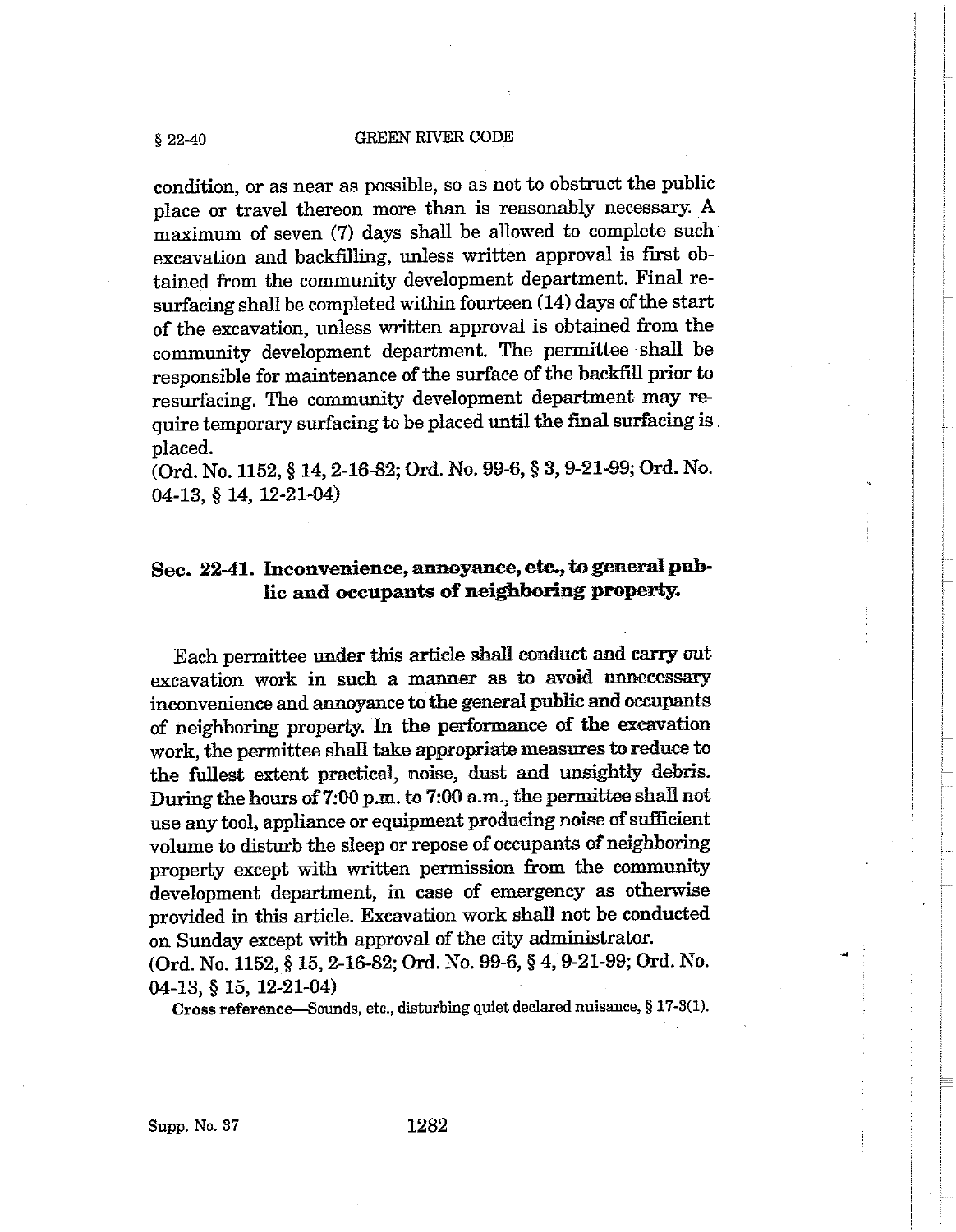# Sec. 22-42. Interference with access to fire hydrants, fire escapes and other vital equipment.

All excavation work under this article shall be performed and conducted so as not to interfere with access to fire hydrants, fire stations, fire escapes or any other equipment as designated by the community development department

(Ord. No. 1152, § 16, 2-16-82; Ord. No. 04-13, § 16, 12-21-04)

### Sec. 22-43. Interference with existing facilities.

(a) A permittee under this article shall not interfere with any existing facility without the written consent of the community development department, and, if privately owned, the consent of the owner of the facility except where such facility trespasses upon an existing utility easement. If it becomes necessary to relocate an existing facility, this shall be done by agreement between its owner and the permittee. No facility owned by the municipality shall be moved to accommodate the permittee unless the cost of such work is done by the permittee. If a facility is located on a utility easement contrary to the rights of the utility. the owner of such facility shall be required to bear the cost of the removal of such facility. A permittee under this article shall at all times, at his own expense, take such reasonable precautions as necessary to protect from injury all pipes, conduits, poles, wires and other apparatus which may be in any way affected by excavation work.

(b) It shall be the joint responsibility of the permittee and the owner or his representative of the utility to locate, mark and protect any utility facilities. The permittee shall inform himself as to the existence and location of all underground facilities and protect the same against damage as provided herein. It shall be the responsibility of the utility to provide accurate information to include field location on their facility. The facility shall be marked with durable and visible markings that will last for the duration of the construction over or near the same.

(Ord. No. 1152, § 17, 2-16-82; Ord. No. 04-13, § 17, 12-21-04) Cross reference—Permittee to notify utilities of proposed excavation, § 22- $32(d)$ .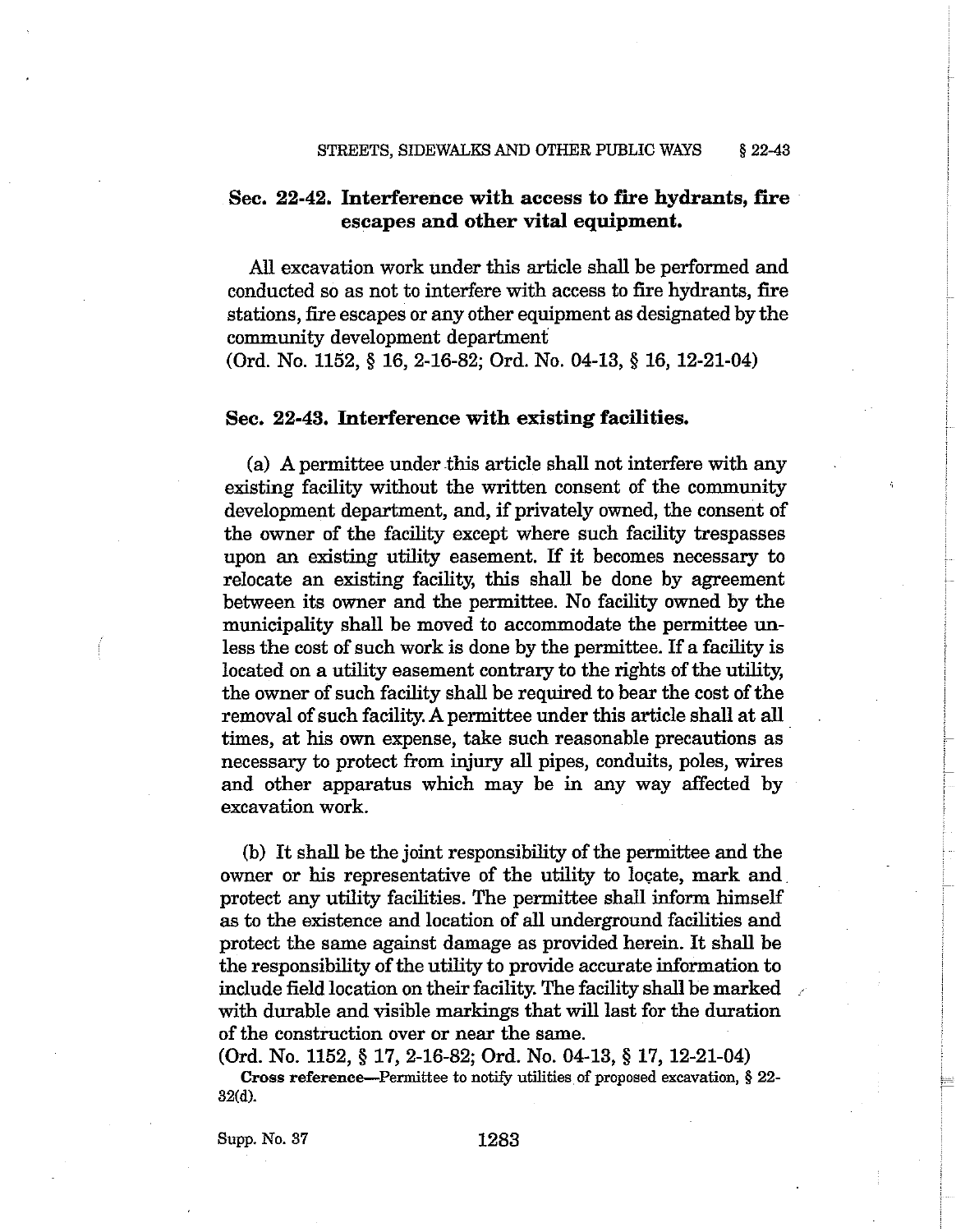## Sec. 22-44. Protection of adjoining properties.

(a) A permittee under this article shall at all times, at his own expense, take all reasonable precautions to preserve and protect from injury any adjoining property by providing proper foundations and taking other measures suitable for the purpose. Wherein it is necessary to enter upon private property for the purpose of taking appropriate protective measures, the permittee shall obtain permission from the owner of such property.

(b) The permittee shall, at his own expense, shore up and protect all buildings, walls, fences and other property likely to be damaged during the progress of the excavation work and shall be responsible for all damage to public or private property or highways resulting from his failure to properly protect and carry out such work.

(Ord. No. 1152, § 18, 2-16-82; Ord. No. 04-13, § 18, 12-21-04)

# Sec. 22-45. Care of lawn areas; removal of trees and shrubs from parking strip areas.

(a) Whenever it may be necessary for a permittee under this article to trench through any lawn area, all construction and maintenance work shall be done in the manner calculated to leave the lawn area clean of earth and debris and in a condition as near as possible to that which existed before such work began.

(b) The permittee shall not move, even temporarily, any trees or shrubs which exist in public places without first obtaining the written consent of the community development department or as provided herein for an emergency.

(Ord. No. 1152, § 19, 2-16-82; Ord. No. 04-13, § 19, 12-21-04)

## Sec. 22-46. Breaking through pavement.

(a) No permits shall be issued for excavations planned on streets which have been constructed or resurfaced within the preceding three (3) years, unless an additional non-refundable fee of two  $(2)$  percent of the deposit as required by subsection  $22-33(c)$ for each unelapsed month of such three-year period [is paid]. Said three-year period shall be deemed to begin at the time of final acceptance by the city of any such construction or resurfacing.

Supp. No. 37

 $$22-44$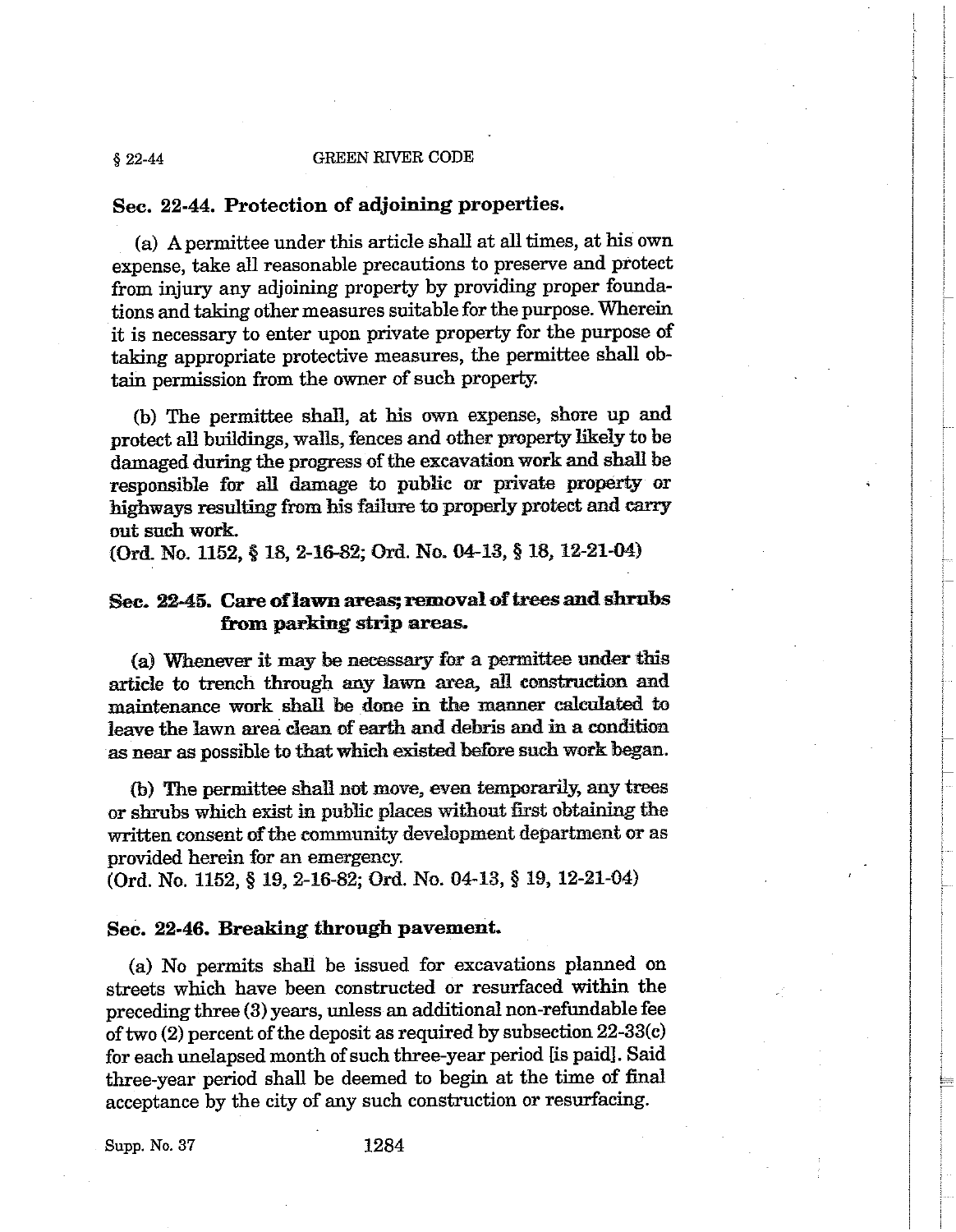(b) The following provisions shall be applicable where any excavation requires breaking through payement. These provisions are in addition to any standard specifications that might be adopted by the city council:

- Heavy duty breakers may be disallowed by the commu- $(1)$ nity development department. Heavy duty breakers shall not be construed to mean a jack hammer operated by one  $(1)$  man.
- (2) Saw cutting of Portland cement concrete shall be required, unless authorized in writing by the community development department.
- $(3)$ Approved cutting of bituminous concrete pavement ahead of excavations may be required by the community development department to confine damage to the limits of the trench.
- Sections of sidewalks shall be removed to the nearest  $(4)$ score line or saw cut edge.
- Unstable pavement shall be removed over cave-outs and  $(5)$ over-breaks and the subgrade shall be treated as the main trench.
- $(6)$ Pavement edges shall be trimmed to a vertical face and neatly aligned with the center line of the trench.
- Cutouts outside the trench lines must be normal or  $(7)$ parallel to the trench lines.
- Boring, jacking or other methods to prevent cutting of  $(8)$ payement may be required by the appropriate agency for new paying or where the blockage of the street would isolate an area from access or emergency service.
- $(9)$ The permittee shall not be required to repair damaged or deteriorated payement existing prior to his excavation unless his cut results in small float-sections that may be unstable. Upon direction of the community development department the permittee may be required to remove and repave the unstable section.

(Ord. No. 1152, § 20, 2-16-82; Ord. No. 04-13, § 20, 12-21-04)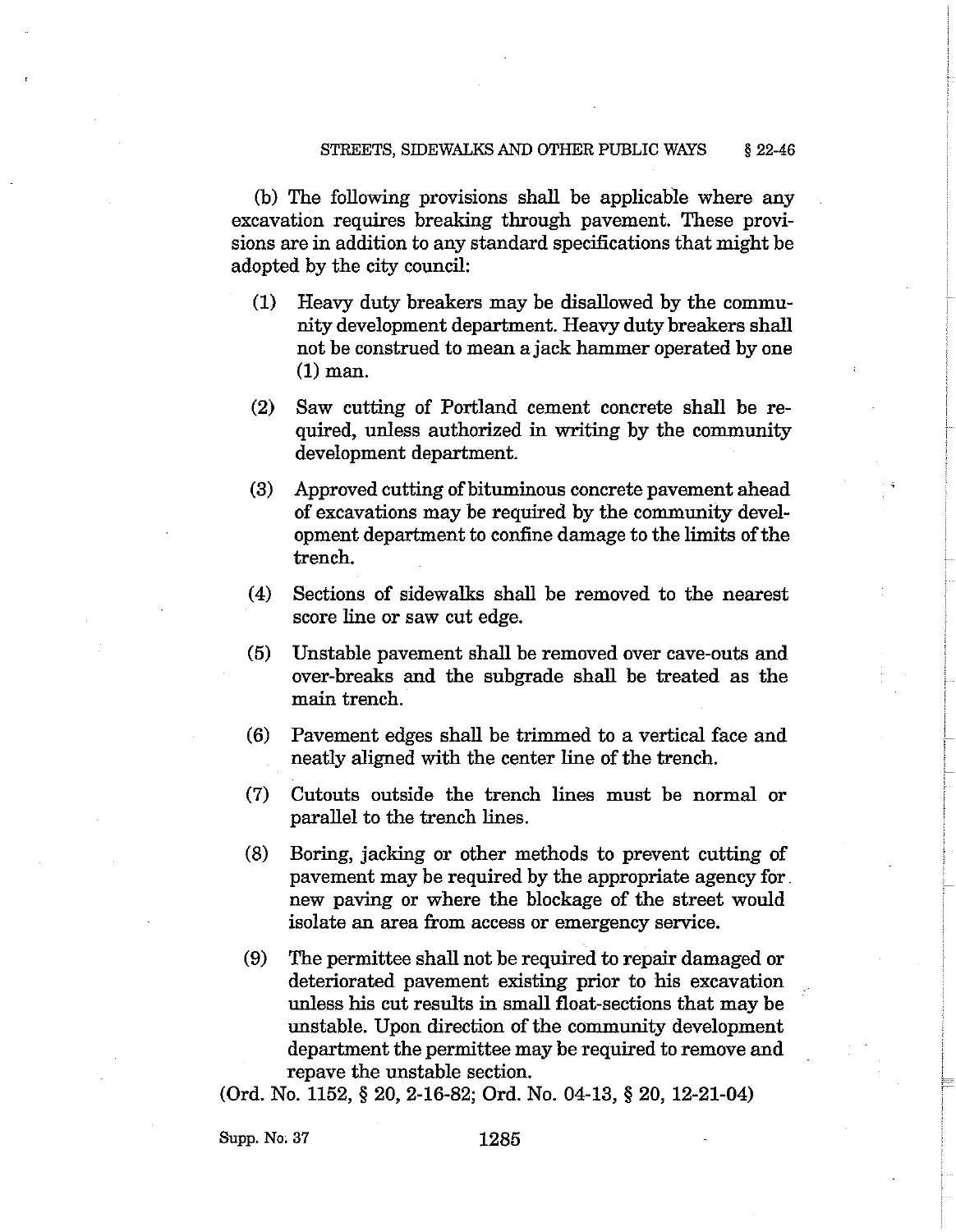#### **GREEN RIVER CODE**  $§ 22-47$

### Sec. 22-47. Disposal of excavated material.

All materials excavated from trenches and piled adjacent to the trench or in any street shall be piled and maintained in accordance with OSHA Regulations, and in such a manner as not to endanger those working in the trench, pedestrians or other users of the street and sidewalk so that as little inconvenience as possible is caused to those using the streets and adjoining property. Where the confines of the area being excavated are too narrow to permit piling of excavated material beside the trench. the community development department shall have the power to require that the permittee under this section will haul the excavated material to a storage site and then re-haul it to the trench site at the time of backfilling. Moving of material will be at no expense to the city.

(Ord. No. 1152, § 21, 2-16-82; Ord. No 99-6, § 5, 9-21-99; Ord. No.  $04-13$ , § 21, 12-21-04)

### Sec. 22-48. Removal of debris.

As excavation work progresses, all streets, sidewalks and alleys shall be thoroughly cleaned of all rubbish, excess earth, rock and other debris resulting from such work. All clean-up operations at the location of such excavation shall be accomplished at the expense of the permittee and shall be completed to the satisfaction of the community development department, and immediately after completion of such work, the permittee shall, at his own expense, clean up and remove all refuse and unused materials of any kind resulting from such work.

(Ord. No. 1152, § 22, 2-16-82; Ord. No. 04-13, § 22, 12-21-04)

# Sec. 22-49. Normal storm flows.

Normal storm flows shall be maintained or temporarily rerouted by the permittee if necessary and property and existing facilities shall be protected. Following the completion of the excavation work, the original drainage shall be restored.

(Ord. No. 1152, § 23, 2-16-82; Ord. No 99-6, § 6, 9-21-99)

Cross reference—Flood prevention, Ch. 13.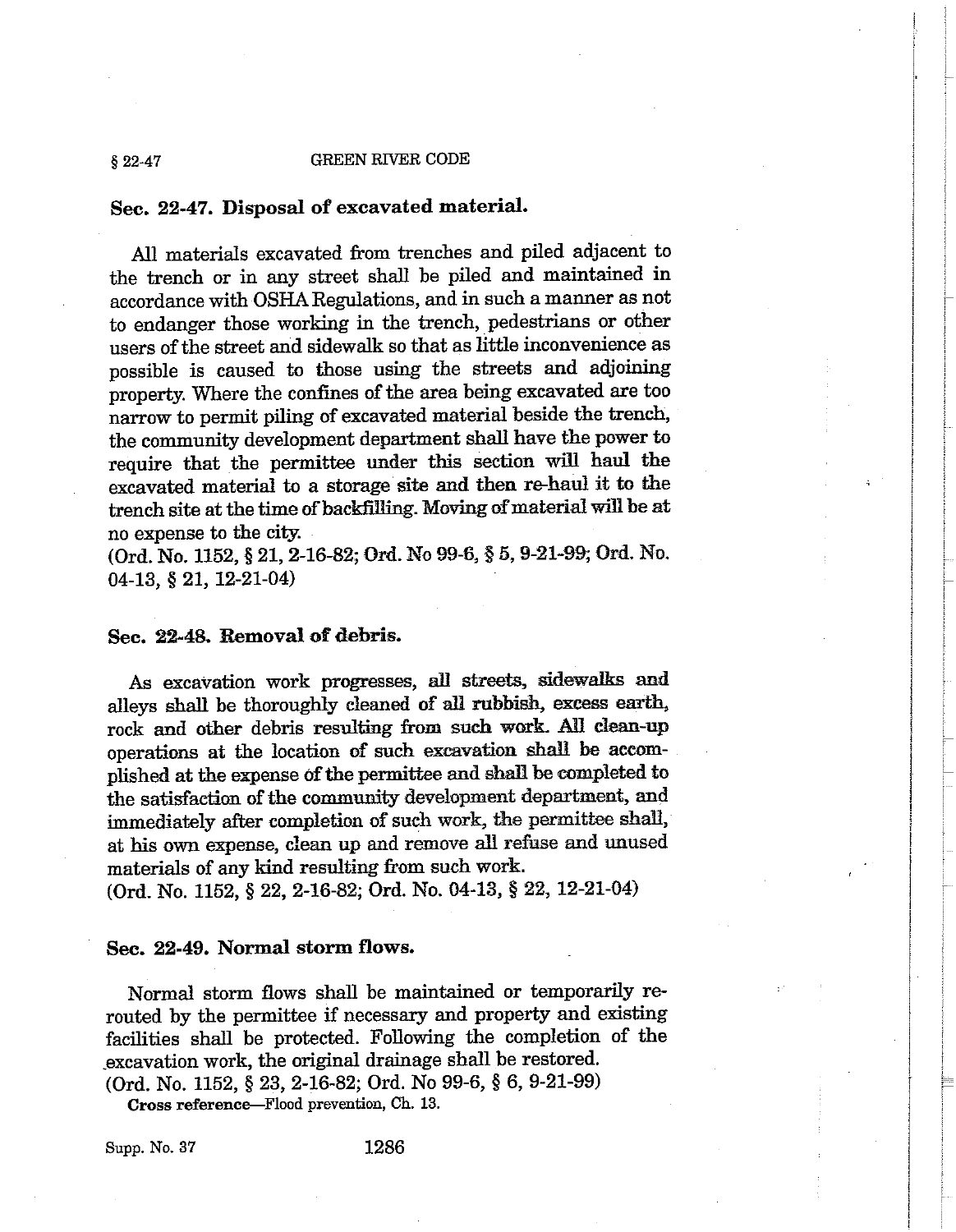### Sec. 22-50. Disposal of muck, silt, etc.

The permittee under this article shall make provisions to dispose of all surplus water, muck, silt, slickings and other runoff pumped from excavations or resulting from slushing or other operations and shall be responsible for any damage resulting from its failure to do so.

(Ord. No. 1152, § 24, 2-16-82)

### Sec. 22-51. Backfilling.

(a) Backfill material shall be free from lumps and stones and shall be compacted in no more than one-foot lifts to ninety (90) percent of its optimum density as determined by the Modified Proctor (ASTM - D-1557). Broken pavement, large stones, roots or other debris shall not be used as backfill. No frozen material will be allowed. In all cases, the backfill material shall be subject to approval by the community development department.

(b) The permittee shall be responsible for obtaining at his expense all required compaction tests. The number of compaction tests required shall be as follows:

- One (1) compaction test for every twenty (20) lineal feet of  $(1)$ trench excavation per each three (3) feet of depth; or
- One (1) compaction test for every twelve (12) square yards  $(2)$ of excavation per each three (3) feet of depth.

(c) The permittee must provide compaction test results to the community development department prior to surface restoration. (Ord. No. 1152, § 25, 2-16-82; Ord. No. 95-2, § 6, 3-7-95; Ord. No. 99-6, § 7, 9-21-99; Ord. No. 04-13, § 23, 12-21-04)

Cross reference-Compaction test fee, § 22-32(e).

### Sec. 22-52. Surface restoration.

(a) The permittee shall restore paved surfaces with materials similar in quality or exceeding the quality of the existing pavement. The existing pavement shall be saw cut and removed to a line at least twelve (12) inches from each of the firm banks of the trench. Other methods of construction may be approved by the community development department for ensuring that a straight, vertical cut is made in the existing pavement, in lieu of saw